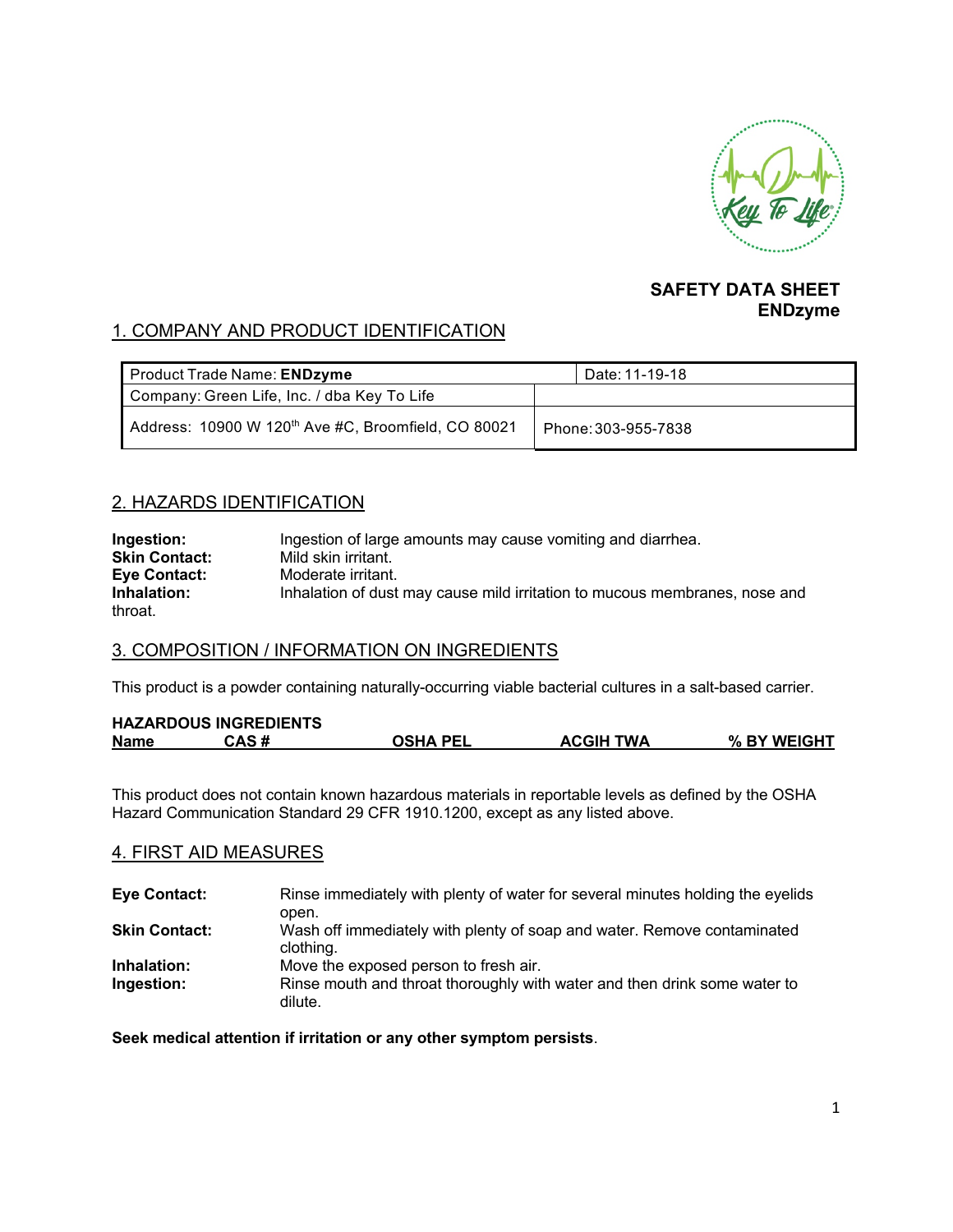# 5. FIRE FIGHTING MEASURES

| <b>Extinguishing media:</b>       | This product is non-combustible. No extinguishing media or special fire-<br>fighting procedures are required. There are no unusual fire or explosion<br>hazards. |  |  |
|-----------------------------------|------------------------------------------------------------------------------------------------------------------------------------------------------------------|--|--|
| <b>Protective equipment:</b>      | Wear suitable respiratory equipment when necessary.                                                                                                              |  |  |
| 6. ACCIDENTAL RELEASE MEASURES    |                                                                                                                                                                  |  |  |
| <b>Personal precautions:</b>      | Wear disposable gloves, NIOSH approved dust mask, and eye<br>protection.                                                                                         |  |  |
| <b>Environmental precautions:</b> | Prevent further spillage, if safe. Accidental releases do not pose<br>anyiranmantal rialm                                                                        |  |  |

environmental risks. **Clean up methods:** Sweep up. Transfer to suitable, labelled containers for reuse or disposal. Clean spillage area thoroughly with plenty of water and wash residue to drain.

### 7. HANDLING AND STORAGE

| Handling: | Do not breathe dust. Avoid contact with eyes and skin. Adopt good<br>chemical hygiene practices when handling, carrying and dispensing.                                                                   |
|-----------|-----------------------------------------------------------------------------------------------------------------------------------------------------------------------------------------------------------|
| Storage:  | Keep in a cool, dry, well-ventilated area. Keep containers tightly closed.<br>Store the product in containers that are labelled correctly, and keep away<br>from children, food items and drinking water. |

#### 8. EXPOSURE CONTROLS / PERSONAL PROTECTION

| <b>Exposure limits:</b>        | None applicable to raw materials in this product.                             |
|--------------------------------|-------------------------------------------------------------------------------|
| <b>Engineering measures:</b>   | Ensure adequate ventilation of the working area.                              |
| <b>Respiratory protection:</b> | If airborne dust generated, wear suitable NIOSH approved dust mask.           |
| Hand protection:               | As a precaution, wear chemical resistance gloves (PVC, neoprene or<br>butyl). |
| Eye protection:                | Safety glasses or chemical goggles are recommended.                           |
| <b>Protective equipment:</b>   | Wash all contaminated clothing before re-use.                                 |

# 9. PHYSICAL AND CHEMICAL PROPERTIES

| Appearance:              | Off-white powder                                        |
|--------------------------|---------------------------------------------------------|
| Odor:                    | Mild Earthy                                             |
| pH:                      | N/A                                                     |
| <b>Water solubility:</b> | Carrier is soluble / Bacterial Cultures are dispersible |
| <b>Boiling Point:</b>    | No data available                                       |
| <b>Melting Point:</b>    | No data available                                       |
| <b>Flash Point:</b>      | None                                                    |
| <b>Flammability:</b>     | Non-flammable                                           |
| <b>Vapor Pressure:</b>   | No data available                                       |
| <b>Bulk Density:</b>     | No data available                                       |